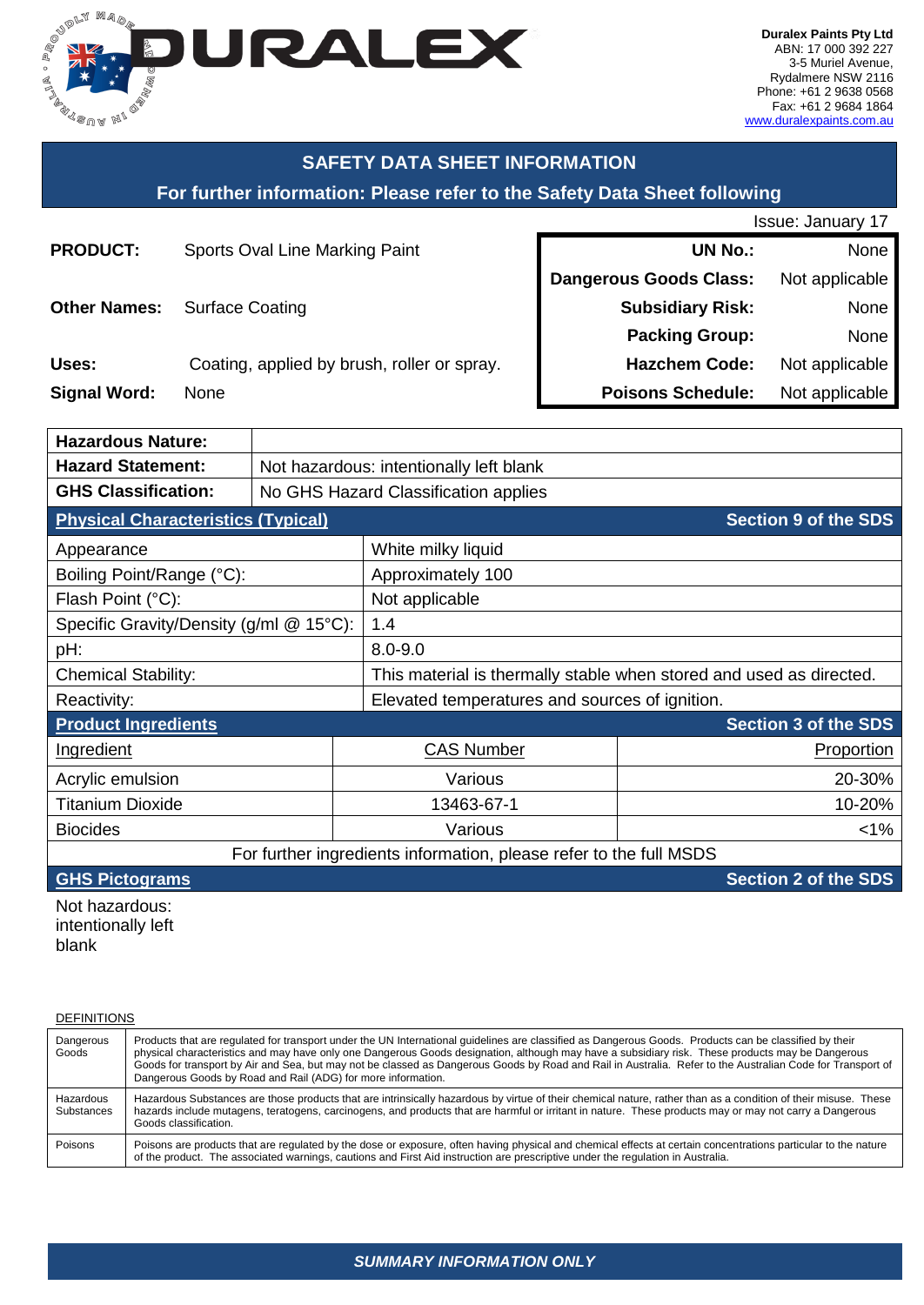

**Product Name:** Sports Oval Line Marking Paint **Other Names:** Surface Coating **Chemical Family:** Acrylic Paint **Molecular Formula:** Not known **Recommended Use:** Coating, applied by brush, roller or spray. **Supplier:** Duralex Paints Pty Ltd.<br>**ABN:** 17 000 392 227 **ABN:** 17 000 392 227 **Address:** 3 – 5 Muriel Avenue, Rydalmere NSW 2116<br> **Telephone:** +61 2 9638 0568 **Telephone:** +61 2 9638 0568 **Fax:** +61 2 9684 1864 **Emergency Phone: +61 2 9638 0568 All other inquiries:** +61 2 9638 0568

# **2. HAZARDS IDENTIFICATION**

## **Hazard Nature**

## **Hazard Category**

This section is intentionally left blank

#### **GHS Classification**

No GHS Hazard Classification applies

### **GHS Pictograms**

Not hazardous: intentionally left blank

### **Hazard Statement**

Not hazardous: intentionally left blank

## **Hazard Statements**

#### **Precautionary Statements**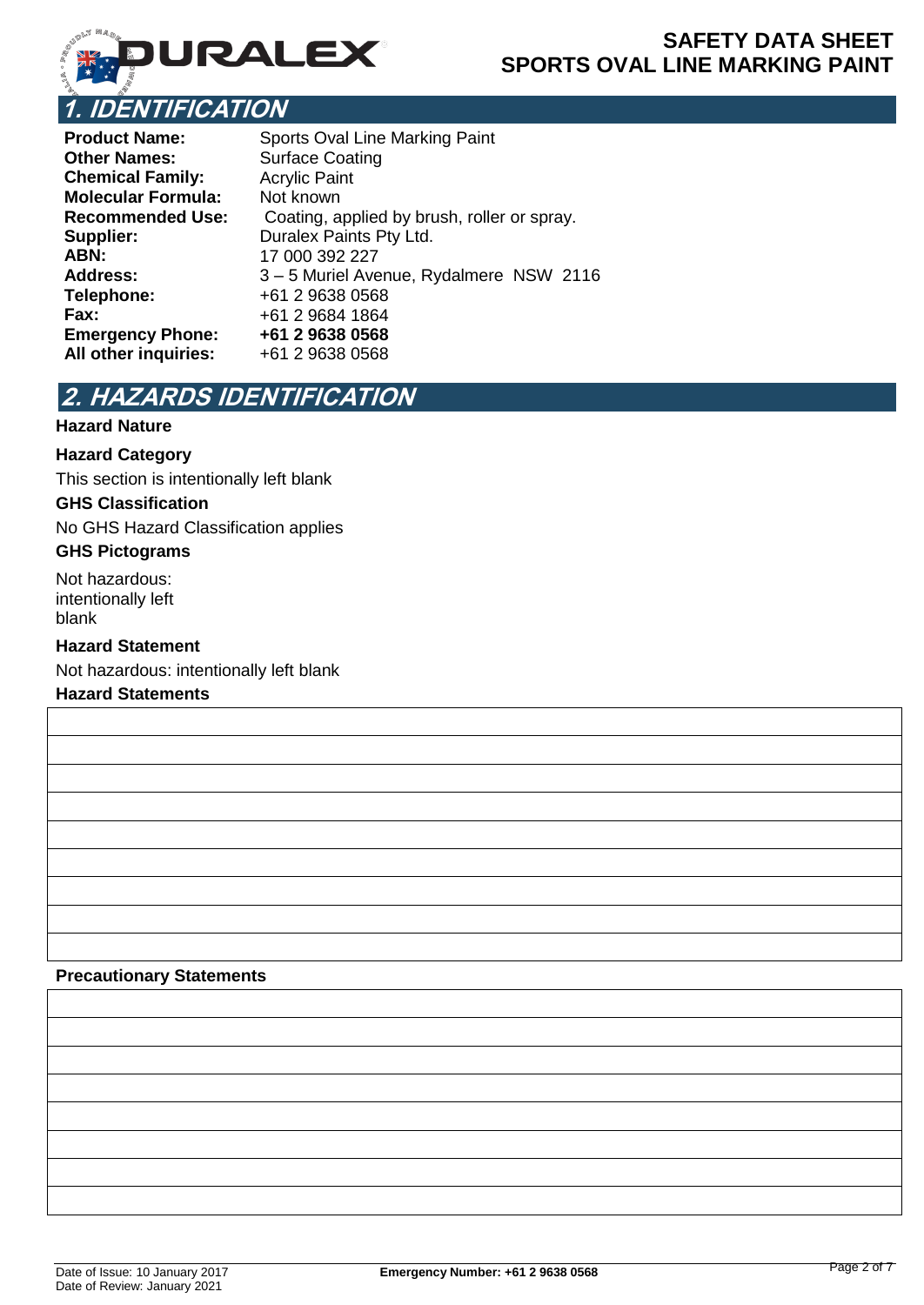

**Dangerous Goods Classification** Not applicable **Poisons Schedule** Not applicable **Signal Word** None

# **3. COMPOSITION: Information on Ingredients**

| <b>Chemical Ingredient</b>                         | <b>CAS Number</b> | Proportion (% v/v) |
|----------------------------------------------------|-------------------|--------------------|
| Acrylic emulsion                                   | Various           | 20-30%             |
| <b>Titanium Dioxide</b>                            | 13463-67-1        | 10-20%             |
| <b>Biocides</b>                                    | Various           | $1\%$              |
| Other non hazardous ingredients<br>including water | Various           | <b>Balance</b>     |
|                                                    |                   |                    |
|                                                    |                   |                    |
|                                                    |                   |                    |
|                                                    |                   |                    |

# **4. FIRST AID MEASURES**

### **For advice, contact Poisons Information Centre (Phone Australia: 13 1126) or a doctor.**

### **Ingestion**

If swallowed, DO NOT induce vomiting. Give a glass of water to drink. Never give anything by mouth to an unconscious patient. Keep at rest. Seek medical advice.

### **Eye Contact**

Flush eyes with large amounts of water until irritation subsides. Seek medical attention.

### **Skin Contact**

Flush area with large amounts of water and wash area with soap if available. Remove contaminated clothing, including shoes, and launder before reuse. Seek medical attention for skin irritations.

### **Inhalation**

Using proper respiratory protection, immediately remove the affective victim from exposure. Administer artificial respiration if breathing has stopped. Keep at rest. Seek immediate medical attention.

## **First Aid Facilities**

Provide eye baths and safety showers.

### **Medical Attention**

Treat according to symptoms.

# **5. FIRE FIGHTING MEASURES**

Shut off product that may 'fuel' a fire if safe to do so. Allow trained personnel to attend a fire in progress providing fire fighters with this Safety Data Sheet. Prevent extinguishing media from escaping to drains and waterways.

### **Suitable Extinguishing Media**

If material is involved in a fire use water fog, fine water spray, foam or dry agent.

### **Hazards from combustion products**

Non-combustible material.

**Precautions for fire fighters and special protective equipment**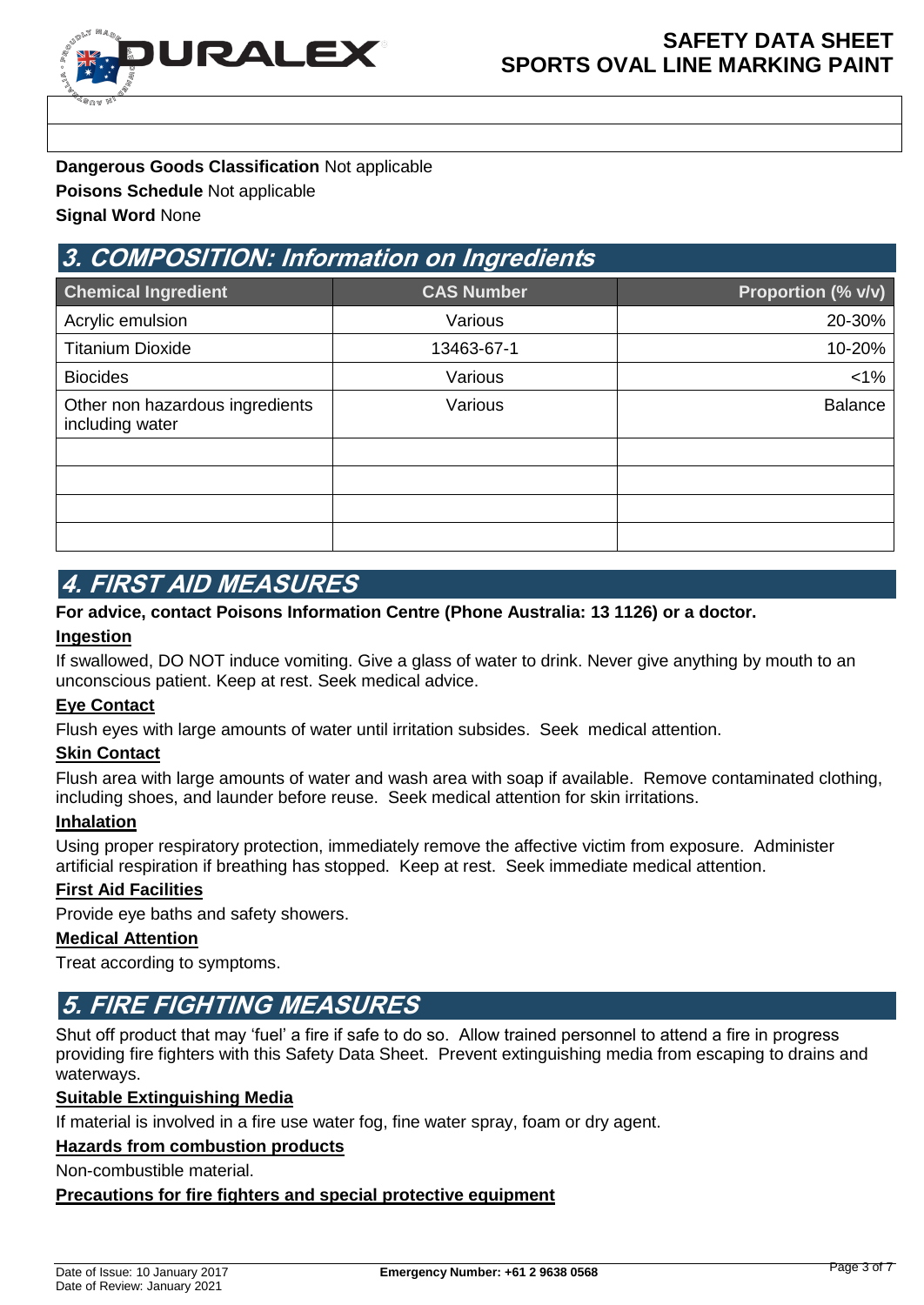

Not combustible, however following evaporation of aqueous component residual material can burn if ignited. On burning may emit toxic fumes. Fire fighters should wear self-contained breathing apparatus and suitable protective clothing if risk of exposure t

## **Hazchem Code**

Not applicable

# **6. ACCIDENTAL RELEASE MEASURES**

## **Emergency Procedures**

Prevent product from escaping to drains and waterways. Contain leaking packaging in a containment drum. Prevent vapours or dusts from building up in confined areas. Ensure that drain valves are closed at all times. Clean up and report spills immediately.

## **Methods and materials for containment**

## *Major Land Spill*

- Eliminate sources of ignition.  $\bullet$
- Warn occupants of downwind areas of possible fire and explosion hazard, where present.
- Prevent product from entering sewers, watercourses, or low-lying areas.
- Keep the public away from the area.
- Shut off the source of the spill if possible and safe to do so.
- Advise authorities if substance has entered a watercourse or sewer or has contaminated soil or vegetation.
- Take measures to minimise the effect on the ground water.
- Contain the spilled product using the resources in the spill kit.
- Recover by pumping use explosion proof pump or hand pump or with a suitable absorbent material.
- Consult an expert on disposal of recovered material and ensure conformity to local disposal regulations.
- See "First Aid Measures" and "Stability and Reactivity"

## *Major Water Spill*

- Eliminate any sources of ignition.
- Warn occupants and shipping in downwind areas of possible fire and explosion hazard, where present.
- Notify the port or relevant authority and keep the public away from the area.
- Shut off the source of the spill if possible and safe to do so.
- Confine the spill if possible.
- Remove the product from the surface by skimming or with suitable absorbent material.
- Consult an expert on disposal of recovered material and ensure conformity to local disposal regulations.
- See "First Aid Measures" and "Stability and Reactivity".

# **7. HANDLING AND STORAGE**

## **Precautions for Safe Handling**

## **Conditions for Safe Storage**

Store in a cool, dry place away from direct sunlight. Protect containers from physical damage and check regularly for leaks. Avoid release to the environment, store in bunded areas and ensure exit drains are closed.

## **Incompatible Materials**

Oxidising agents.

# **8. EXPOSURE CONTROLS: PERSONAL PROTECTION**

## **National Exposure Standards**

The time weighted average concentration (TWA) for this product is: No limit allocated, which means the highest allowable exposure concentration in an eight-hour day for a five-day working week. The short term exposure limit (STEL) is: No limit allocated, which is the maximum allowable exposure concentration at any time. Replacing a TWA or STEL value for some products is a Peak Limitation value (Peak): applies in this case. In addition to the exposure concentrations may be a subsidiary caution in such cases where the product is a skin sensitiser, represented as (Sen), where applies in this case.

## **Biological Limit Values (BLV)**

Ingredients in this material do not have a Biological Limit Allocated.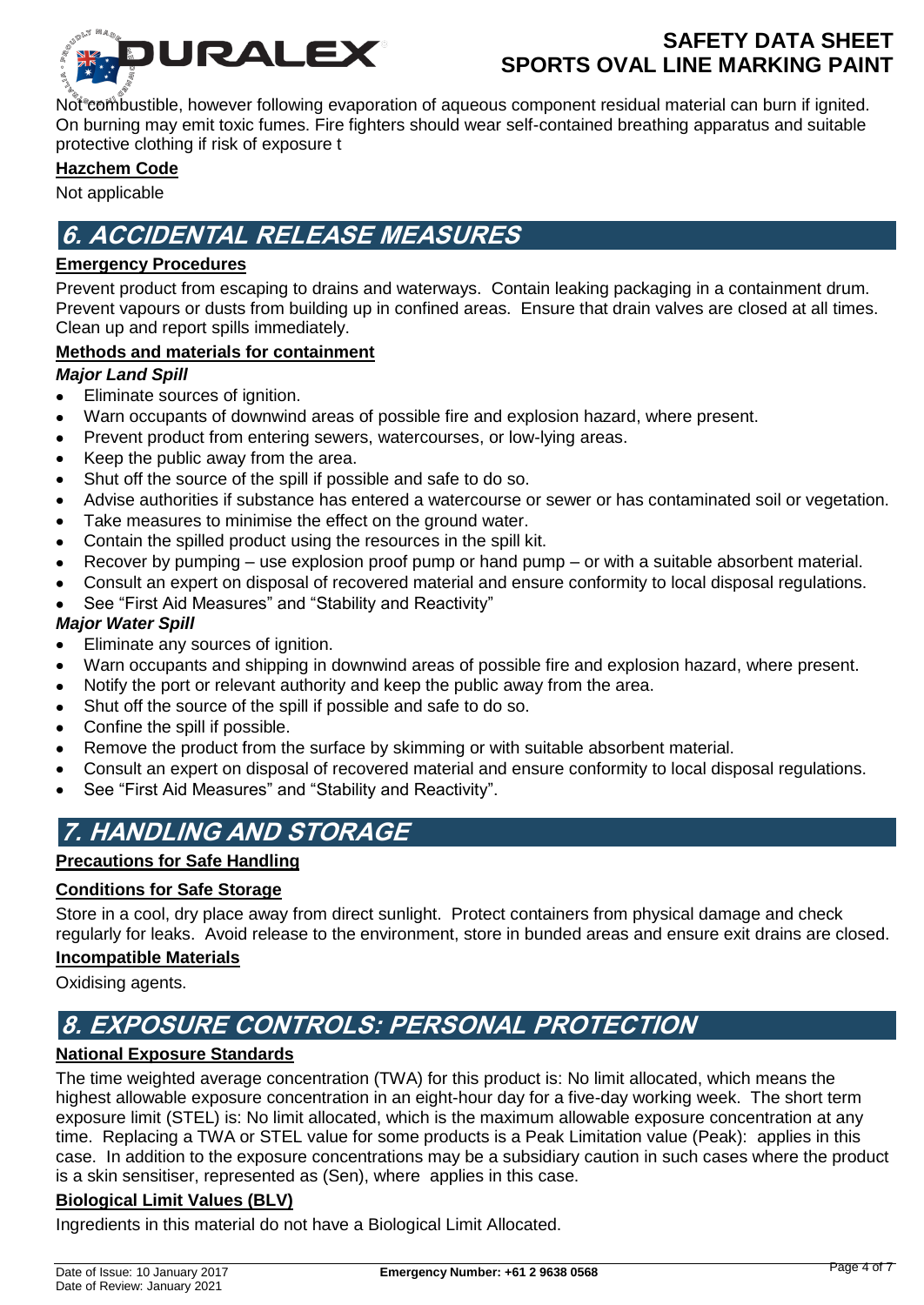

## **Engineering Controls: Ventilation**

The use of local exhaust ventilation is recommended to control process emissions near the source. Laboratory samples should be handled in a fume hood. Provide mechanical ventilation of confined spaces. Use explosion proof equipment.

### **Personal Protective Equipment**

**Respiratory Protection:** Where concentrations in air may approach or exceed the limits described in the National Exposure Standards, it is recommended to use a half-face filter mask to protect from overexposure by inhalation. A type 'A' filter material is considered suitable for this product.

**Eye Protection:** Always use safety glasses or a face shield when handling this product.

**Skin/Body Protection:** Always wear long sleeves, long trousers, or coveralls, and enclosed footwear or safety boots when handling this product. It is recommended that chemical resistant gloves be worn when handling this product.

# **9. PHYSICAL AND CHEMICAL PROPERTIES**

| <b>Property</b>                 | Unit of measurement        | <b>Typical Value</b>            |
|---------------------------------|----------------------------|---------------------------------|
| Appearance                      | None                       | White milky liquid              |
| <b>Boiling Point/Range</b>      | $^{\circ}C$                | Approximately 100               |
| <b>Flash Point</b>              | $^{\circ}C$                | Not applicable                  |
| SG/Density (@ 15°C)             | $g/ml$ ; kgm <sup>-3</sup> | 1.4                             |
| Vapour Pressure @ 20°C          | kPa                        | Not available                   |
| Vapour Density @ 20°C           | $g/ml$ ; kgm $^{-3}$       | Not known                       |
| <b>Autoignition Temperature</b> | $^{\circ}C$                | Not applicable                  |
| Explosive Limits in Air         | % vol/vol                  | Not applicable - Not applicable |
| Viscosity @ 20°C                | cPs, mPas                  | 4 Poise                         |
| <b>Percent volatiles</b>        | % vol/vol                  | Not available                   |
| Acidity/alkalinity as pH        | None                       | $8.0 - 9.0$                     |
| Solubility in Water             | g/l                        | Miscible with water             |
| Other solvents                  | -                          | Not applicable                  |

The values listed are indicative of this product's physical and chemical properties. For a full product specification, please consult the Technical Data Sheet.

# **10. STABILITY AND REACTIVITY**

### **Chemical stability**

This material is thermally stable when stored and used as directed.

### **Conditions to avoid**

Elevated temperatures and sources of ignition.

### **Hazardous decomposition products**

Oxides of carbon and nitrogen, smoke and other toxic fumes.

#### **Hazardous reactions**

No known hazardous reactions.

#### **Hazardous polymerisation**

Oxides of carbon and nitrogen, smoke and other toxic fumes.

# **11. TOXICOLOGICAL INFORMATION**

# **Acute Effects**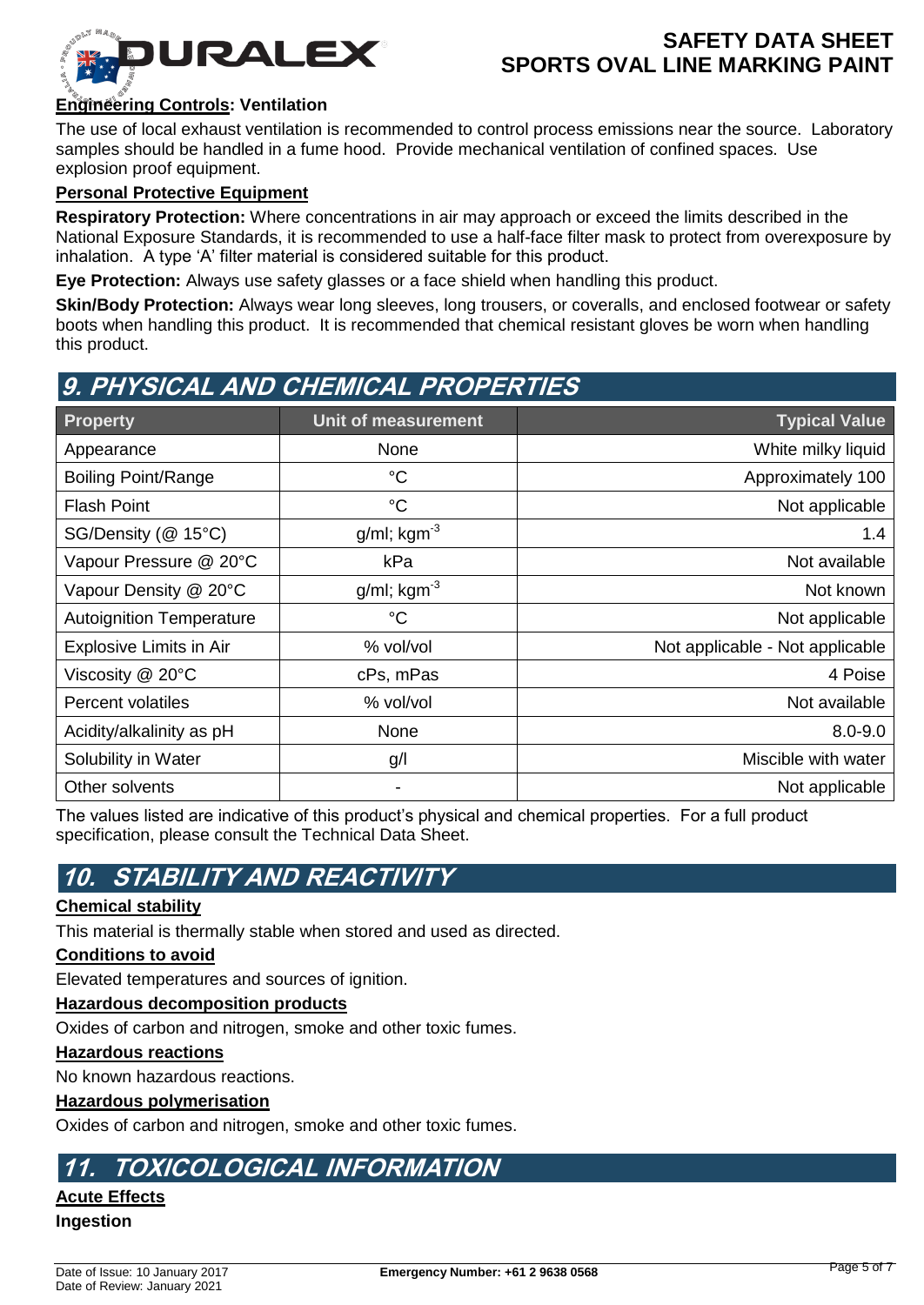

This material is classified non-hazardous. No known adverse effects expected however ingestion of large amounts may cause vomiting and nausea.

## **Eye Contact**

This material is classified non-hazardous. May be an eye irritant in sensitive individuals.

### **Skin Contact**

This material is classified non-hazardous. Contact with skin may result in irritation in sensitive individuals.

### **Inhalation**

This material is classified non-hazardous. Where this material is used in poorly ventilated area, at elevated temperatures or in confined spaces, vapour may cause irritation to mucous membranes and respiratory tract, headache and nausea.

## **Chronic Effects**

This material has been classified as non-hazardous.

### **Other Health Effects Information**

### **Toxicological Information**

Oral  $LD_{50}$ : Not determined.

Dermal LD<sub>50</sub>: Not determined.

# **12. ECOLOGICAL INFORMATION**

### **Ecotoxicity**

### **Aquatic Toxicity:**

Fish Toxicity  $LC_{50}$ : No information available. Daphnia Magna  $EC_{50}$ : No information available.<br>Blue-green algae: No information available. Blue-green algae: No information available.<br>Green algae: No information available. No information available.

**Persistence/Biodegradability:** No information available.

**Mobility:** No information available

# **13. DISPOSAL CONSIDERATIONS**

## **Disposal Methods**

Empty packaging should be taken for recycling, recovery or disposal through a suitably qualified or licensed contractor. Care should be taken to ensure compliance with national and local authorities. Packaging may still contain product residue that may be harmful. Ensure that empty packaging is managed in accordance with Dangerous Goods regulations.

### **Special Precautions**

This product is not suitable for disposal by either landfill or via municipal sewers, drains, natural streams or rivers. This product should be treated and disposed through chemical waste treatment, or considered for use in recycling.

# **14. TRANSPORT INFORMATION**

| <b>Road and Rail Transport</b>        |                                          | <b>Marine Transport</b>               |                                          | <b>Air Transport</b>                  |                                          |
|---------------------------------------|------------------------------------------|---------------------------------------|------------------------------------------|---------------------------------------|------------------------------------------|
| UN No.                                | None                                     | UN No.                                | None                                     | UN No.                                | None                                     |
| <b>Proper Shipping</b><br><b>Name</b> | Sports Oval Line<br><b>Marking Paint</b> | <b>Proper Shipping</b><br><b>Name</b> | Sports Oval Line<br><b>Marking Paint</b> | <b>Proper Shipping</b><br><b>Name</b> | Sports Oval Line<br><b>Marking Paint</b> |
| <b>DG Class</b>                       | Not applicable                           | <b>DG Class</b>                       | None                                     | <b>DG Class</b>                       | None                                     |
| Sub. Risk                             | None                                     | Sub. Risk                             | None                                     | Sub. Risk                             | None                                     |
| <b>Packing Group</b>                  | None                                     | <b>Packing Group</b>                  | None                                     | <b>Packing Group</b>                  | None                                     |
| <b>Hazchem</b>                        | Not applicable                           | <b>Hazchem</b>                        | None                                     | Hazchem                               | None                                     |

### **Dangerous Goods Segregation**